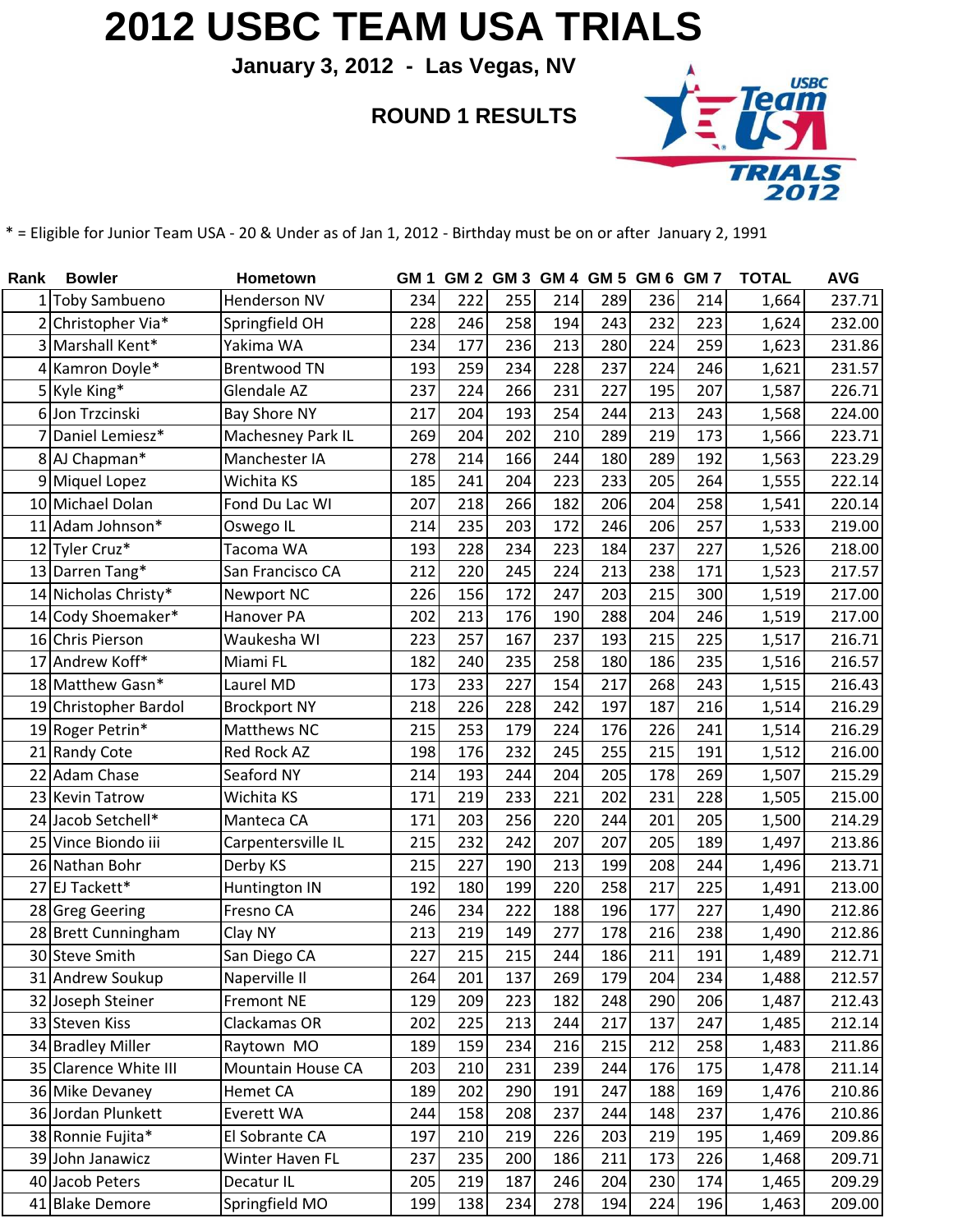|    | 42 Brandon Williams     | Kaufman TX                          | 203        | 268 | 234 | 202 | 224 | 169 | 158        | 1,458          | 208.29           |
|----|-------------------------|-------------------------------------|------------|-----|-----|-----|-----|-----|------------|----------------|------------------|
| 43 | Thomas Baral*           | Palm City FL                        | 182        | 209 | 219 | 256 | 200 | 210 | 178        | 1,454          | 207.71           |
|    | 44 Jordan Ferrer        | Henderson NV                        | 188        | 234 | 247 | 200 | 171 | 213 | 200        | 1,453          | 207.57           |
|    | 45 Justin Ward          | Lexington KY                        | 191        | 226 | 203 | 191 | 210 | 256 | 171        | 1,448          | 206.86           |
|    | 46 Geoffrey Young       | Denton TX                           | 223        | 179 | 191 | 208 | 269 | 204 | 173        | 1,447          | 206.71           |
|    | 47 Matthew Tuckfield    | Miami FL                            | 204        | 164 | 193 | 228 | 192 | 201 | 260        | 1,442          | 206.00           |
|    | 48 Ivan Miyasato        | Clovis CA                           | 201        | 202 | 209 | 223 | 173 | 216 | 217        | 1,441          | 205.86           |
|    | 49 Greg Young Jr.*      | Viera FL                            | 191        | 226 | 182 | 255 | 248 | 180 | 156        | 1,438          | 205.43           |
|    | 50 Ethan Lebeau*        | Fort Totten ND                      | 239        | 259 | 158 | 186 | 210 | 232 | 150        | 1,434          | 204.86           |
|    | 51 Andrew Anderson*     | <b>Holly MI</b>                     | 202        | 186 | 210 | 183 | 180 | 248 | 223        | 1,432          | 204.57           |
|    | 52 Riley Dempsey*       | Avondale AZ                         | 214        | 189 | 247 | 234 | 156 | 165 | 224        | 1,429          | 204.14           |
|    | 52 Michael Fujita*      | El Sobrante CA                      | 204        | 234 | 179 | 171 | 202 | 233 | 206        | 1,429          | 204.14           |
|    | 54 James Koss*          | <b>Brighton MI</b>                  | 183        | 233 | 176 | 208 | 232 | 200 | 194        | 1,426          | 203.71           |
|    | 55 Stephen Dubatowka*   | <b>Beaufort SC</b>                  | 253        | 185 | 192 | 177 | 221 | 212 | 181        | 1,421          | 203.00           |
|    | 56 Jarret Mizo          | Honolulu HI                         | 204        | 164 | 226 | 216 | 191 | 205 | 211        | 1,417          | 202.43           |
|    | 56 Nick Powers*         | Sun Prairie WI                      | 214        | 236 | 228 | 161 | 216 | 193 | 169        | 1,417          | 202.43           |
|    | 58 Devin Bidwell        | Wichita KS                          | 227        | 193 | 188 | 206 | 209 | 182 | 210        | 1,415          | 202.14           |
|    | 59 James Steiert*       | Palm City FL                        | 173        | 200 | 213 | 209 | 234 | 211 | 174        | 1,414          | 202.00           |
|    | 60 Adam Dubia*          | Whittier CA                         | 178        | 206 | 205 | 244 | 200 | 180 | 200        | 1,413          | 201.86           |
| 61 | Steven Villanueva       | N Las Vegas NV                      | 233        | 199 | 181 | 203 | 213 | 204 | 178        | 1,411          | 201.57           |
|    | 62 Zack Hattori*        | Las Vegas NV                        | 184        | 208 | 222 | 196 | 191 | 200 | 206        | 1,407          | 201.00           |
|    | 63 Michael Mckinnie jr* | Chicago IL                          | 165        | 245 | 173 | 206 | 212 | 192 | 210        | 1,403          | 200.43           |
|    | 64 Aaron Koch           | <b>Grand Rapids MI</b>              | 245        | 184 | 198 | 182 | 175 | 191 | 226        | 1,401          | 200.14           |
|    | 65 Mark Idzerda*        | Richmond CA                         | 168        | 221 | 207 | 193 | 150 | 249 | 212        | 1,400          | 200.00           |
|    | 66 Skyler Harms         | <b>Brookings SD</b>                 | 190        | 217 | 199 | 224 | 165 | 210 | 192        | 1,397          | 199.57           |
|    | 67 Alan Mojado          | Fallbrook CA                        | 191        | 198 | 197 | 249 | 184 | 209 | 167        | 1,395          | 199.29           |
| 67 | Robert Gotterbarn       | Garden City So NY                   | 161        | 185 | 202 | 269 | 210 | 198 | 170        | 1,395          | 199.29           |
|    | 67 Kyle Sherman*        | O'Fallon MO                         | 179        | 183 | 193 | 222 | 194 | 206 | 218        | 1,395          | 199.29           |
|    | 70 Daniel Spink*        | Florissant MO                       | 186        | 195 | 192 | 193 | 186 | 194 | 248        | 1,394          | 199.14           |
| 71 | Chris Rocha             | Rialto CA                           | 155        | 206 | 213 | 198 | 190 | 213 | 213        | 1,388          | 198.29           |
|    | 72 Michael Fagan        | <b>Grapevine TX</b>                 | 210        | 186 | 205 | 203 | 206 | 191 | 184        | 1,385          | 197.86           |
|    | 73 Adam Thiedke*        | Liberty MO                          | 160        | 225 | 194 | 201 | 211 | 212 | 177        | 1,380          | 197.14           |
|    | 74 Michael Coffey*      | Melbourne FL                        | 218        | 198 | 179 | 189 | 194 | 202 | 197        | 1,377          | 196.71           |
|    | 75 Adam Peters*         | Sioux Falls SD                      | 206        | 164 | 224 | 248 | 180 | 183 | 169        | 1,374          | 196.29           |
|    | 76 Joe Krison           | Anchorage AK                        | 169        | 222 | 217 | 151 | 182 | 237 | 193        | 1,371          | 195.86           |
|    | 77 David Shaefer        | Manteca CA                          | 189        | 202 | 176 | 170 | 212 | 196 | 225        | 1,370          | 195.71           |
|    | 78 Armondo Godoy*       | Stockton CA                         | 174        | 246 | 194 | 211 | 179 | 172 | 193        | 1,369          | 195.57           |
|    | 78 Kenny Benoit*        | Topeka KS                           | 223        | 185 | 202 | 174 | 187 | 208 | 190        | 1,369          | 195.57           |
|    | 80 Bobby Phillips*      | Roscoe IL                           | 191        | 155 | 189 | 200 | 200 | 214 | 211        | 1,360          | 194.29           |
|    | 80 Rashad Franze        | <b>Baltimore MD</b>                 | 172        | 215 | 244 | 196 | 160 | 176 | 197        | 1,360          | 194.29           |
|    | 82 Devin Golden*        | Bethlemhem PA                       | 156        | 186 | 201 | 155 | 235 | 197 | 226        | 1,356          | 193.71           |
|    | 83 Matthew Sanders*     | Evansville IN                       | 194        | 193 | 178 | 240 | 212 | 153 | 183        | 1,353          | 193.29           |
|    | 84 Max Potash*          | Arlington Heights IL                | 225        | 176 | 188 | 148 | 206 | 235 | 172        | 1,350          | 192.86           |
|    | 85 David Schwartz*      | Racine WI                           | 240        | 147 | 211 | 217 | 160 | 214 | 156        | 1,345          | 192.14           |
|    | 86 Brandon Biondo*      | Carpentersville IL                  | 184        | 199 | 210 | 182 | 204 | 174 | 190        | 1,343          | 191.86           |
|    | 86 Oscar Chan*          | Diamond Bar CA                      | 214        | 201 | 197 | 170 | 160 | 192 | 209        | 1,343          | 191.86           |
|    | 88 Chris O'neil         | Hoffman Estates IL                  | 190        | 234 | 195 | 145 | 174 | 210 | 194        | 1,342          | 191.71           |
|    | 89 Mark Allen*          |                                     |            | 176 | 183 | 191 | 161 | 249 |            |                |                  |
|    | 90 Trent Mitchell*      | Mason OH<br>Cleveland Hts OH        | 166<br>213 | 174 | 202 | 207 | 163 | 190 | 213<br>189 | 1,339<br>1,338 | 191.29<br>191.14 |
|    | 91 Andrew Klingler*     | Jenison MI                          | 201        | 179 | 235 | 180 | 154 | 209 | 179        |                | 191.00           |
|    | 91 Zac Tackett*         |                                     | 222        | 179 | 201 | 157 | 194 | 233 | 151        | 1,337          | 191.00           |
|    | 93 David Cook           | Huntington IN<br>Hoffman Estates IL | 191        | 214 | 136 | 177 | 225 | 222 | 170        | 1,337<br>1,335 | 190.71           |
|    | 94 Kristopher Prather*  | Milton FL                           | 211        | 216 | 214 | 168 | 174 | 177 | 169        | 1,329          | 189.86           |
|    |                         |                                     |            |     |     |     |     |     |            |                |                  |
|    | 95 Cristian Azcona*     | San Juan PR                         | 184        | 178 | 159 | 225 | 208 | 180 | 194        | 1,328          | 189.71           |